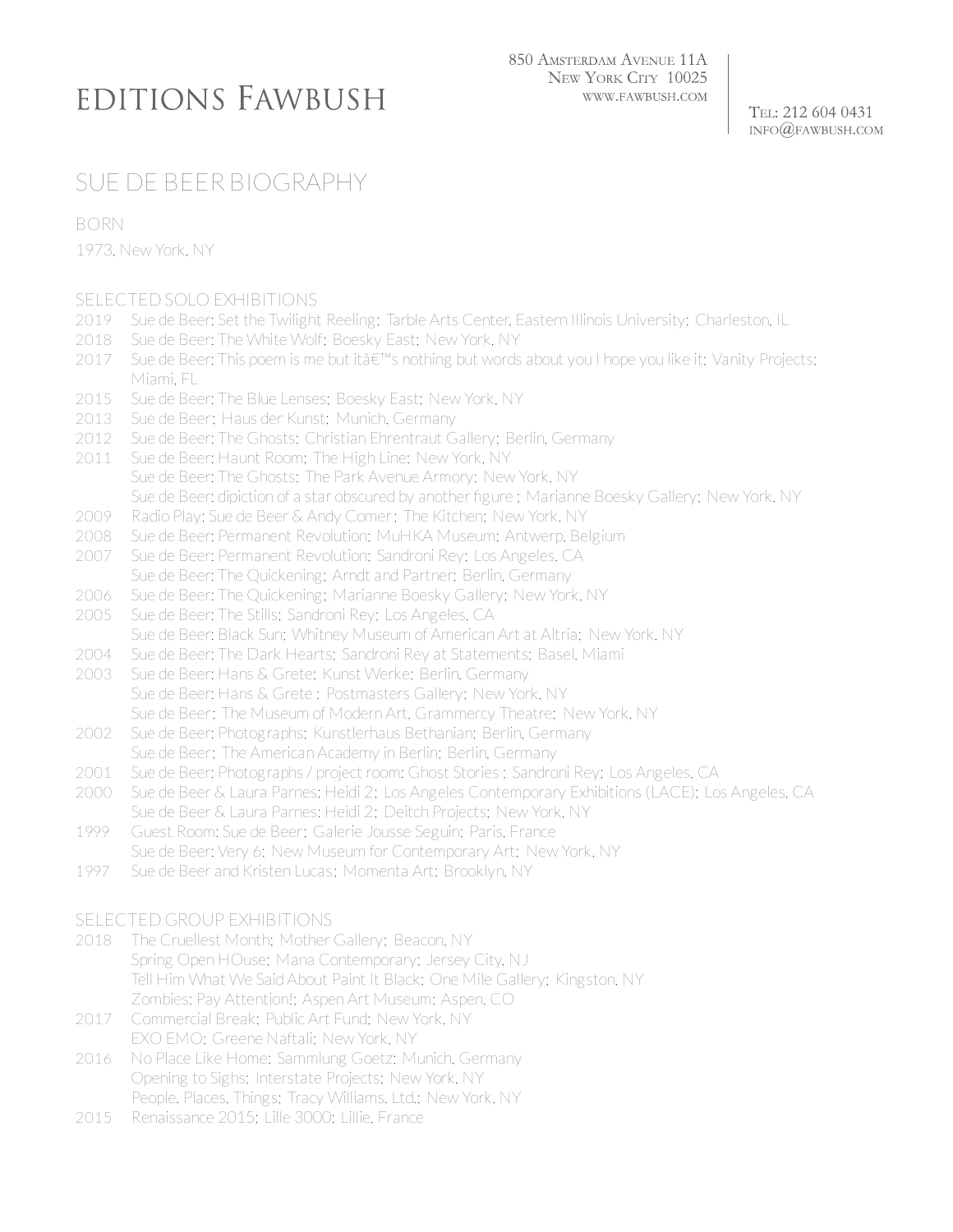Black Box; Seattle International Film Festival; Seattle, WA

- 2014 The Last Brucennial; The Bruce High Quality Foundation; New York, NY Echte Gef $\tilde{A}$ 1/4hle: Denken im Film; Kunst-werke Berlin; Berlin, Germany Something Beautiful; Marianne Boesky Gallery; New York, NY
- 2013 The House of the Seven Gables; University Galleries, Illinois State University College of Fine Arts; Normal, IL Séance; Coagula Curatorial; Los Angeles, CA Specific Collisions; Marianne Boesky Gallery; New York, NY
- 2012 Zeitgespenster; Museum Morsbroich; Leverkusen, Germany
- 2011 Inaugural Party Exhibition; Agape Enterprise; Brooklyn, NY Expo EPIC; Monty; Antwerp, Belgium Nothing Beside Remains; Los Angeles Nomadic Division (LAND); Marfa, TX International Film Festival; The Film Society of Minneapolis/St. Paul; Minneapolis, MN Dark Waters; Station Project, Platform Arts Gallery; Belfast, Ireland A Strange Affinity to the Beautiful and the Dreadful; Hendershot Gallery; New York, NY
- 2010 The Secret Still Knows; Los Angeles Nomadic Division (LAND); Los Angeles, CA Alpha Omega: Works from the Dakis Joannou Collection; DESTE Foundation for Contemporary Art; Athens, Greece Speed Bump: Works from the Collection of Frans Oomen; Kunstfort bij Vijfhuizen; Amsterdam, Netherlands
- The Secret Knows; Los Angeles Nomadic Division; Austin, TX 2009 Group Exhibition; Robert Wilson Art Gallery; Brooklyn, NY The Audio Show; Friedrich Petzel Gallery; New York, NY Collection of â€]: Works from the collections of: Michael Clifton, Clarissa Dalrymple, Matt Keegan, Cary Leibowitz, Amie Scally, and Linda Yablonsky; White Columns; New York, NY The Pain Game; Nosbaum and Reding Art Contemporain; Luxembourg
- 2008 Busan Biennale; Busan, Korea
- 2007 Been Up So Long It Looks Like Down To Me; Presentation House Gallery; Vancouver, Canada Between Two Deaths; Zentrum fuer Kunst und Medientechnologie; Karlsruhe, Germany Neointegrity; Derek Eller Gallery; New York, NY
- 2006 Youth of Today; Schirn Kunsthalle; Frankfurt, Germany
- 2005 L'Altro, lo Stesso; Franco Soffiantino Arte Contemporanea; Turin, Italy Greater New York; PS1; New York, NY Zur Vorstellung des Terrors: Die RAF; Kunst Werke; Berlin, Germany Zur Vorstellung des Terrors: Die RAF ; Neue Galerie am Landesmuseum Joanneum; Graz, Austria L'Altro, lo Stesso; Franco Soffiantino Artecontemporanea; Turin, Italy
- 2004 The Whitney Biennial 2004; Whitney Museum of American Art; New York, NY Working in Brooklyn; Brooklyn Museum of Art; New York, NY SCREAM; Anton Kern Gallery; New York, NY SCREAM; The Moore Space; Miami, FL
- 2003 International Monster League; Derek Eller Gallery; New York, NY Flesh and Bone: Sue de Beer, Banks Violette and Daniel Hesitance; Michael Steinberg Fine Art; New York, NY Now Playing; D'Amelio Terras Gallery; New York, NY Adolescentes; Reina Sophia Museum; Madrid, Spain

2002 Melodrama; ARTIUM, Centro-Museo Vasco de Arte Contemporáneo; Vitoria-Gasteiz, Spain Melodrama; Palacio de los Condes de Gabia; Gabia, Granada M\_ARS - Art & War; Neue Galerie am Landesmuseum Joanneum; Graz, Austria Identity Paradox ; Austin Museum of Digital Art; Austin, TX Yesterday was Dramatic... But Today is Okay!" ; Spazio Consolo; Milan, Italy Gimme Shelter: New Videos on Suburban Discomfort ; Museo Rufino Tamayo; Mexico City, Mexico Desiring Machines ; Dorsky Curatorial Projects; LIC, NY Guide to Trust; Yerba Buena Centerforthe Arts ; San Francisco, CA

2001 A Work in Progress: Selections From the New Museum Collection; New Museum of Contemporary Art; New York, NY D.D.D.D.C.; The Nexus Center; Atlanta, GA Fresh: The Altoids Curiously Strong Collection 1998-2000; New Museum of Contemporary Art; New York, NY